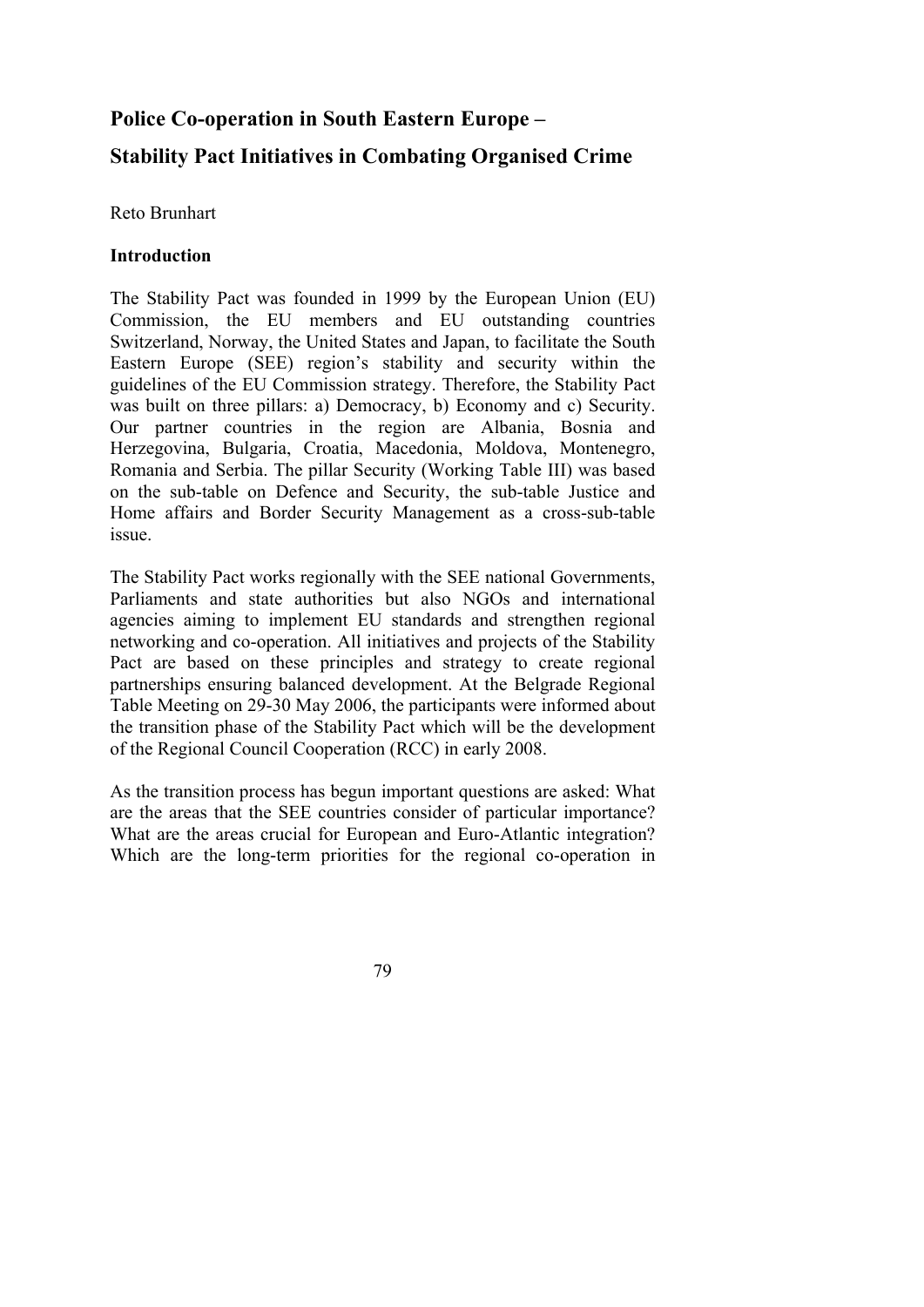economic development, infrastructure, justice and home affairs, security co-operation and building of human capital?

These and more questions have to be answered to ensure the regional ownership process of all initiatives and projects. Regional ownership of the initiatives and projects is based on the regional and national interest to take over responsibility and practical oriented and financial contribution. Given the limited frame of this statement, it is not possible to give a deeper insight into the transition process as I would also like to discuss the initiatives and projects regarding police co-operation, security and organised crime.

#### **Working Table III**

The Working Table III related to SEE security issues has been working mainly on organised crime structures by dealing with the Prosecutor offices, the courts but also with the police. My personal duty is related to regional police co-operation and training projects. But first I will give an overview of organised crime initiatives.

The Working Table III is dealing with internal and external security issues (fighting organised crime and corruption, migration and integrated border management, small arms and light weapons, defence reform, in particular defence conversion). Security is a prerequisite for stabilisation and it should be regarded as an essential element on the way towards EU accession. Organised crime still affects negatively the SEE countries and the state authorities have to be politically, legally, structurally and organisationally supported on all levels to improve national, regional and international co-operation, to implement international conventions balancing the international fight against organised crime, to include EU standards in organisations and legislation as well as to strengthen the national authorities enabling independent work only related to national legislature fighting organised crime.

Debits and credits on results achieved have been recognised. All Stability Pact partner countries have different backgrounds; therefore,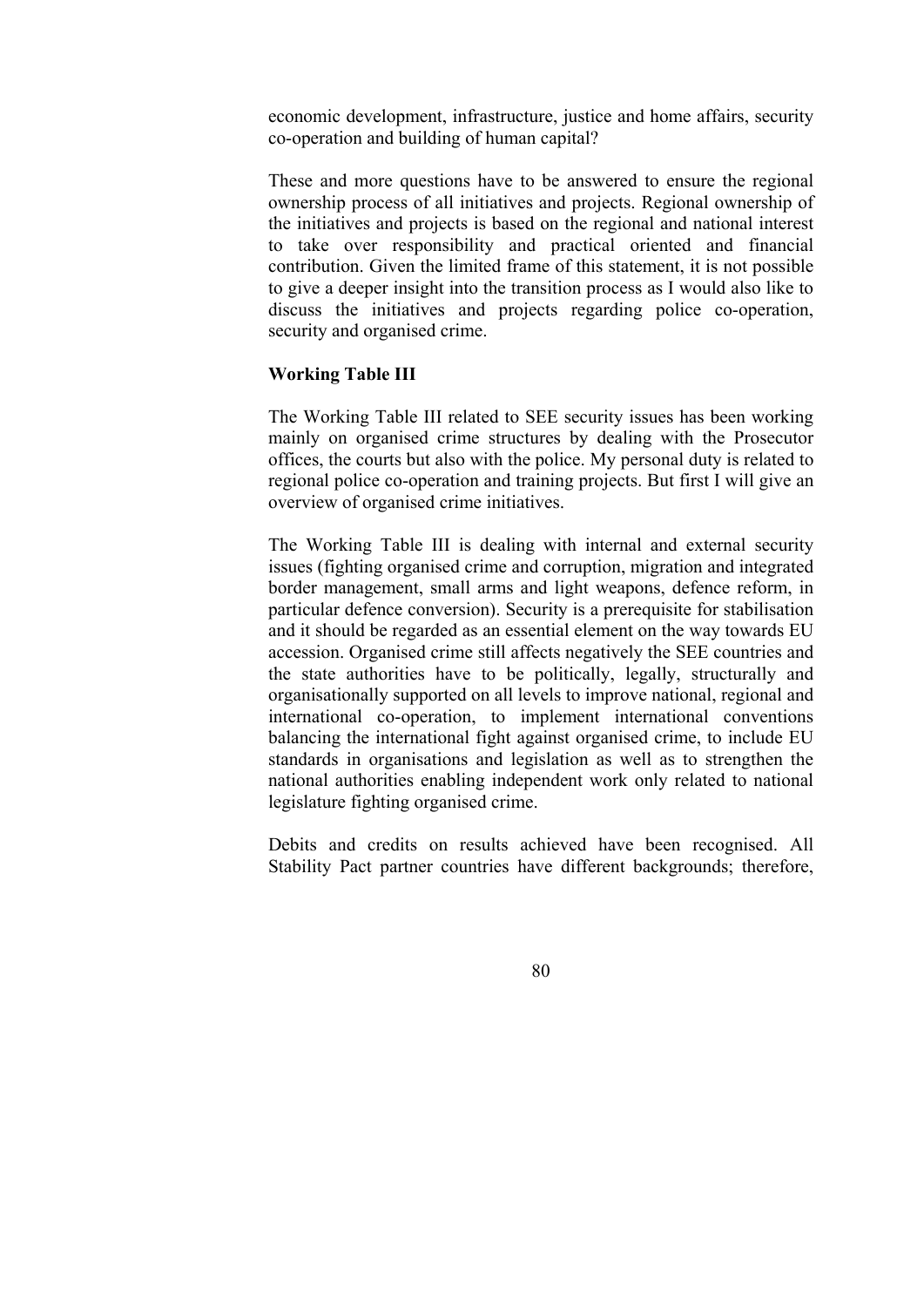there are different levels of achieved goals but, in general, the partner countries are supporting all the initiatives.

I would like to inform about the Stability Pact Initiative to fight Organised Crime (SPOC) which has a regional secretariat in Bucharest working closely with the SECI Regional Center for combating Transborder Crime on further enhancement of regional co-operation among law enforcement, prosecutorial and judicial authorities in SEE in combating organised crime and on the promotion of regional ownership of the Initiative.

SPOC secretariat's role is to develop, plan and implement concrete activities in partnership with regional governments and existing initiatives in the field of combating organised crime. The tasks listed are as follows:

- Monitor the implementation of international, European and regional treaties, conventions and agreements on combating organised crime, such as the UN Palermo Convention and the Council of Europe (CoE) convention on Mutual Legal Assistance by the countries of South Eastern Europe.
- Facilitate the transfer of knowledge and experience-sharing between the countries and international organisations, the EU, the US and other donor countries on legal measures and best practises enhancing the fight against organised crime.
- Provide legal advice and assistance to strengthen the current efforts and the development of new mechanisms that advance regional co-operation such as the SECI Center Bucharest and the SEE Prosecutors Advisory Group (SEEPAG).
- Facilitate donor assistance and advise on the development and implementation of legal reform projects of regional character seeking to increase the impact of donor funds, reduce overlapping and improve coordination.

The SPOC also supports regional SEE Parliaments in their work against organised crime and on deepening the dialogue between the European Parliament, the Commission and the Council. The goal of this activity is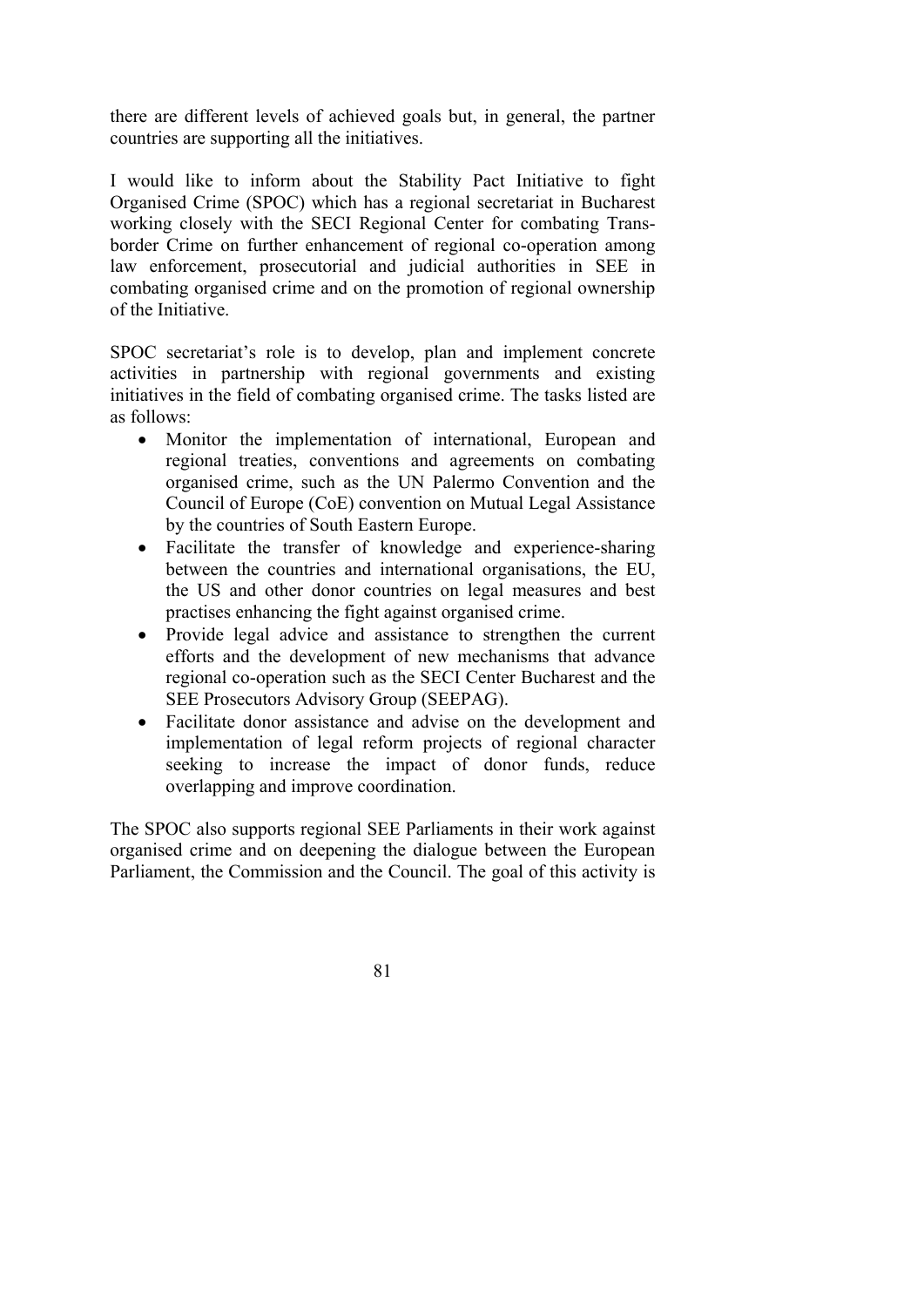to build a network of specialised parliamentarians in the region connected with the respective committee of the European Parliament. The participants of a first parliamentarian meeting agreed to develop the network and to organise a special seminar to exchange programmes and instruments for fighting organised crime.

The SPOC activities have generally been related to raising political, educational and public awareness of legal requirements in the region by promoting the co-operation between legal experts, specialised parliamentarians from SEE and EP, local authorities and civil societies, including media.

The Stability Pact Anticorruption Initiative (SPAI) established a regional secretariat in Sarajevo in 2004 and since then has developed to a regionally owned "resource centre". Fully staffed with experts from the region it has the support from all the SEE governments that recently decided to consider financial contributions to its budget starting with 2007. The projects developed by the regional secretariat have been designed together with the SEE Senior Representatives in the Regional Steering Group and cover the most sensitive topics, like fighting highlevel corruption, implementing the UN Anticorruption Convention, developing a regional network of specialised agencies. The European Anti-Fraud Office (OLAF) has already agreed to use the regional secretariat for implementing a programme to train investigators within SEE countries. At the same time, the regional office assists the SEE countries with a self-monitoring process on implementing the 10 measures to curb corruption adopted by the ministers of justice in May 2005.

The tasks listed are as follows:

- Assist the implementation of the European and international anticorruption instruments such as the UN and CoE conventions;
- Promote good governance and reliable public administrations, provide capacity building, and build networks that fight corruption at regional levels;
- Strengthen legislation and promotion of the rule of law and public awareness;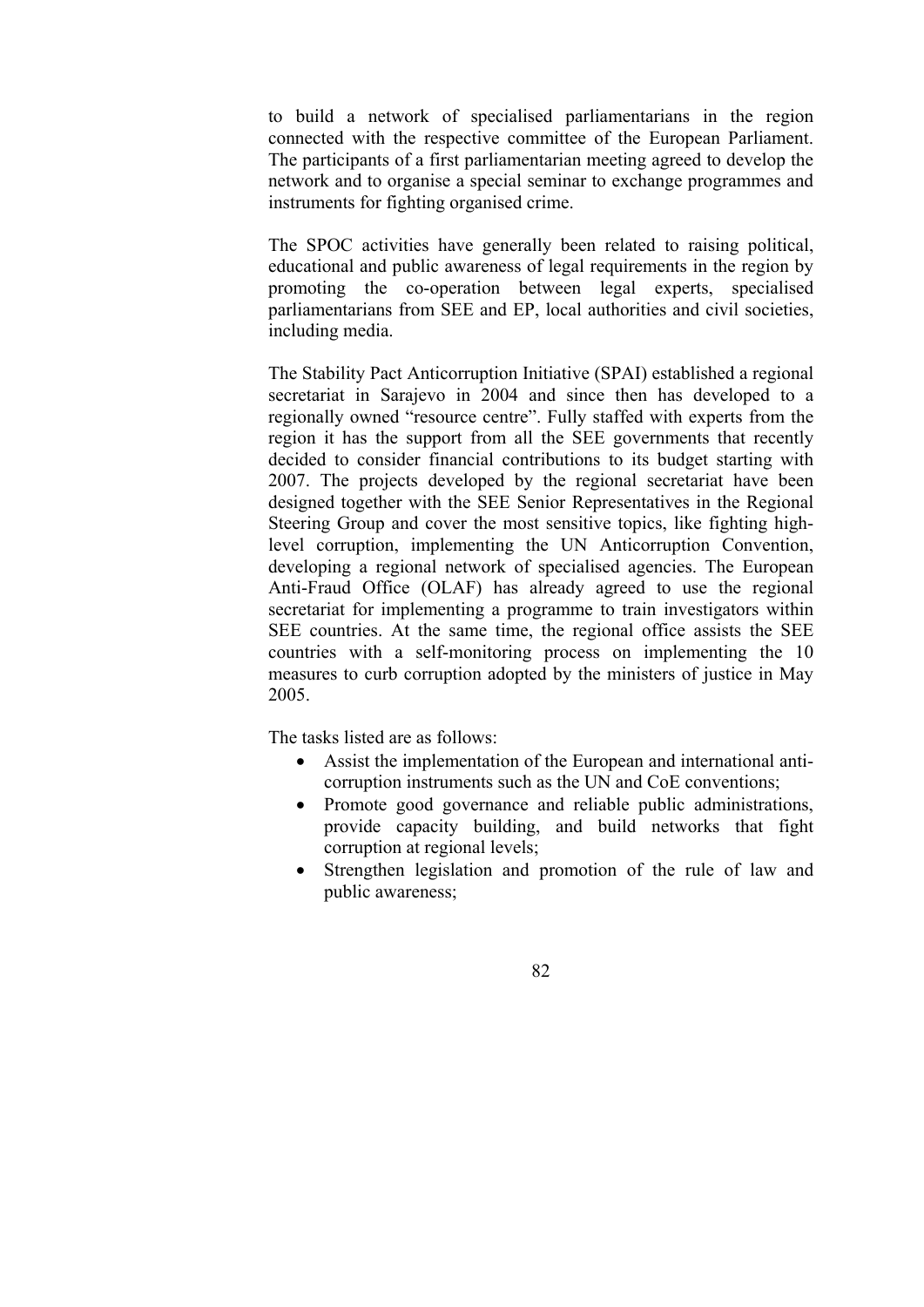- Promote transparency and integrity in business operations and fight against bribery of public officials;
- Promote an active civil society, including the media.

I don't need to explain here what corruption crime means but I would like to emphasise the well-known impact of corruption: corruption is highly detrimental to the stability of democratic institutions, discourages foreign direct investment, hampers economic growth, and can undermine the EU accession process. I would like to reiterate shortly what I said: corruption is the strongest enemy of economic development and the biggest destroyer of the citizens' trust in politics and state authorities. Therefore, personally, I cannot understand missing political decisions to fight corruption strongly on all levels of the political system and the private sector – not only in SEE but also in Western Countries.

The Stability Pact developed in late 2005 an overview report on the implementation of international and European anti-terrorism instruments in South Eastern Europe, which is based on a steady updated matrix. This overview report has been given to our international partners and partner countries in the region so that they are able to start with capacity building and, if needed, with trainings and infrastructure improvements. The report, published on our web-site, informs mainly about the implementation of the 12 UN conventions and the Council of Europe conventions.

Cross-border management, as mentioned before, is a joint common platform proposed by NATO, the EU, the OSCE and the Stability Pact named as OHRID process. The Stability Pact contributions within the Ohrid process are actions in the area of Migration, Asylum and Refugee Return (MARRI). Their main goal is to co-operate in border management bwetween the SEE partner countries of the Stability Pact to improve regional coordination in cross-border and regional actions related to migration, asylum, visa regime and developing national action plans. I mentioned Ohrid and MARRI because of the field of organised crime in human trafficking and sexual slavery. Impacts of both sorts of crime affect negatively the countries' security and moral.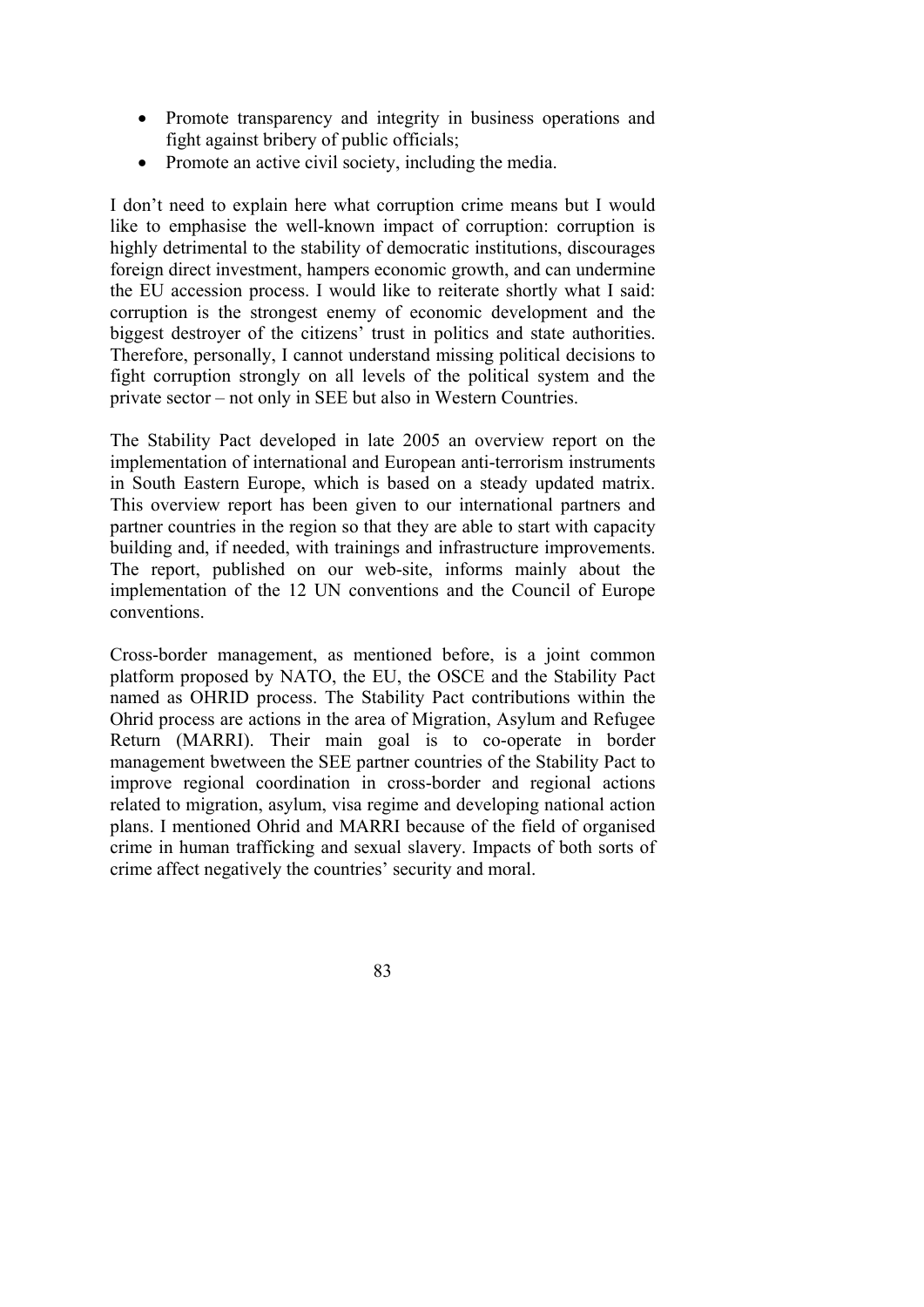Now I would like to give information on the Police Forum Initiative of the Working Table III. The Police Forum was created to increase the regional police co-operation and to initiate trainings in fighting organised crime, as well as to build regional networks of specialised investigators fighting organised crime. The Police Forum supports its regional partner organisations, the SECI Center and the South Eastern Police Chief Association (SEPCA).

The Police Forum supports SEPCA to strengthen in the association's regional strategy planning, to connect SEPCA with the European Police Chief Task Force and with the EU Commission in order for the association to be recognised as a SEE regional chief association of police services and to be internationally supported. Therefore, the Working Table III signed with SEPCA a letter of agreement to give the co-operation a strategic basic. SEPCA should have a strong role in the region in supporting initiatives and projects, in exchanging best practise on the highest level, and in informing about national activities and projects. To this end, pro-active information of all international project leaders to SEPCA would be necessary but also regional and national political support is expected enabling SEPCA to play the role of a regional strategy developer for the Ministries of Interior Conference.

The Police Forum is working in close co-operation with SECI Center regarding stolen vehicle crime. The Stability Pact organised a joint meeting on stolen vehicle in Bled in March 2006. The agreed outcome of this meeting obliged the partner countries to increase the fight against stolen vehicles by taking actions and developing national course of action between the state authorities. After the Bled meeting the Stability Pact sent out a questionnaire to assess legislations in the region and to discuss with the countries the assessment results. The Police Forum drafted a guideline paper for writing national reports using one standard in the region. All results will be discussed with the Minister of Interior and the senior management of the state authorities. In early 2007 the Stability Pact will organise the follow-up meeting on stolen vehicle crime.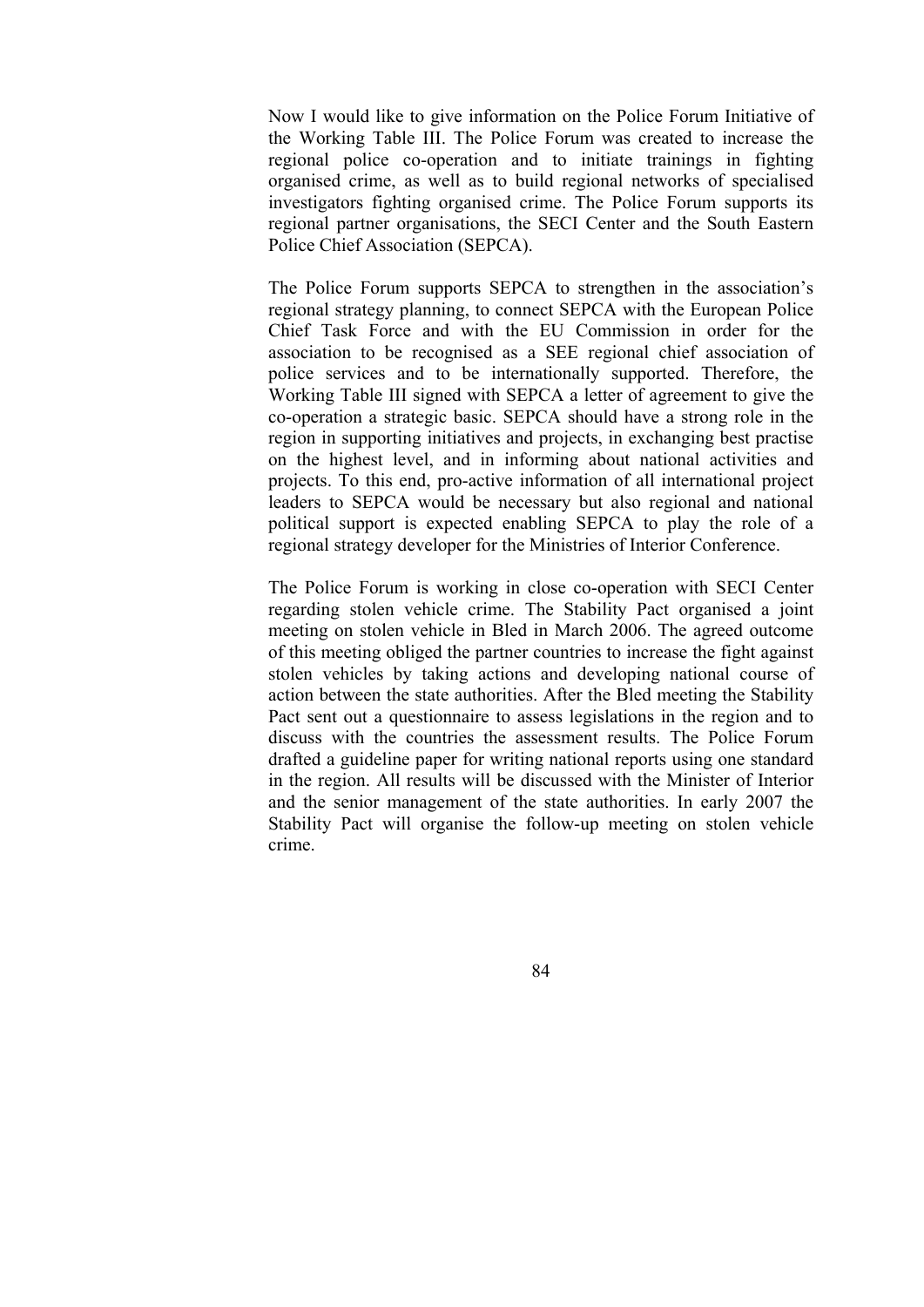The fight against stolen vehicle is of a high importance in the face of 1 million stolen vehicles annually in Europe. Of course, most of the vehicles leave Europe on other ways than by passing SEE but this region is partly also a destination area. The Police Forum initiated the project "I-24/7 main border checking points" which aims to connect main border points with the Interpol IT system. I-24/7 enables the police or border police officer to check within seconds whether a car or documents are stolen or a person is wanted or missed. The national NCB's and Interpol check the use of the system. This project started practically on 1 October 2006 after a pre-preparation period of one year and will have a duration of 12 months. The Police Forum envisages the finalisation of this project in autumn 2007 but additional funds must be found to finance phase two.

An important project is also the regional Organised Crime Training Network (OCTN), which is a donor-driven project. The overall objective of the project entitled 'Organised Crime Training Network for Operational Managers in SEE' was designed to strengthen the regional and international co-operation in order to successfully combat crossborder crime. OCTN will give the operationally specialised investigators the opportunity to share best practises and to enhance common investigation activities. The network is expected to establish institutionalised relationships among the police investigators and will link them to international partners. The core element of this approach is the development of a regional training programme focusing on three key elements: training of investigators, networking of key personnel and organisational development of organised crime units in SEE.

Further on a new project was established on crime analysis establishing crime analysis units in the region and implementing the Europol standards. The kick-off meeting in Bucharest on 5 September 2006 created the project frame, and SEPCA will be the project implementer mandating a project manager. The project has regionally been seen as strongly needed and it is a regional owned project. The Police Forum will introduce this new project to donor countries. There is no doubt that crime analysis is an essential tool to increase the fight and the investigators' capacity in fighting organised crime by standardising and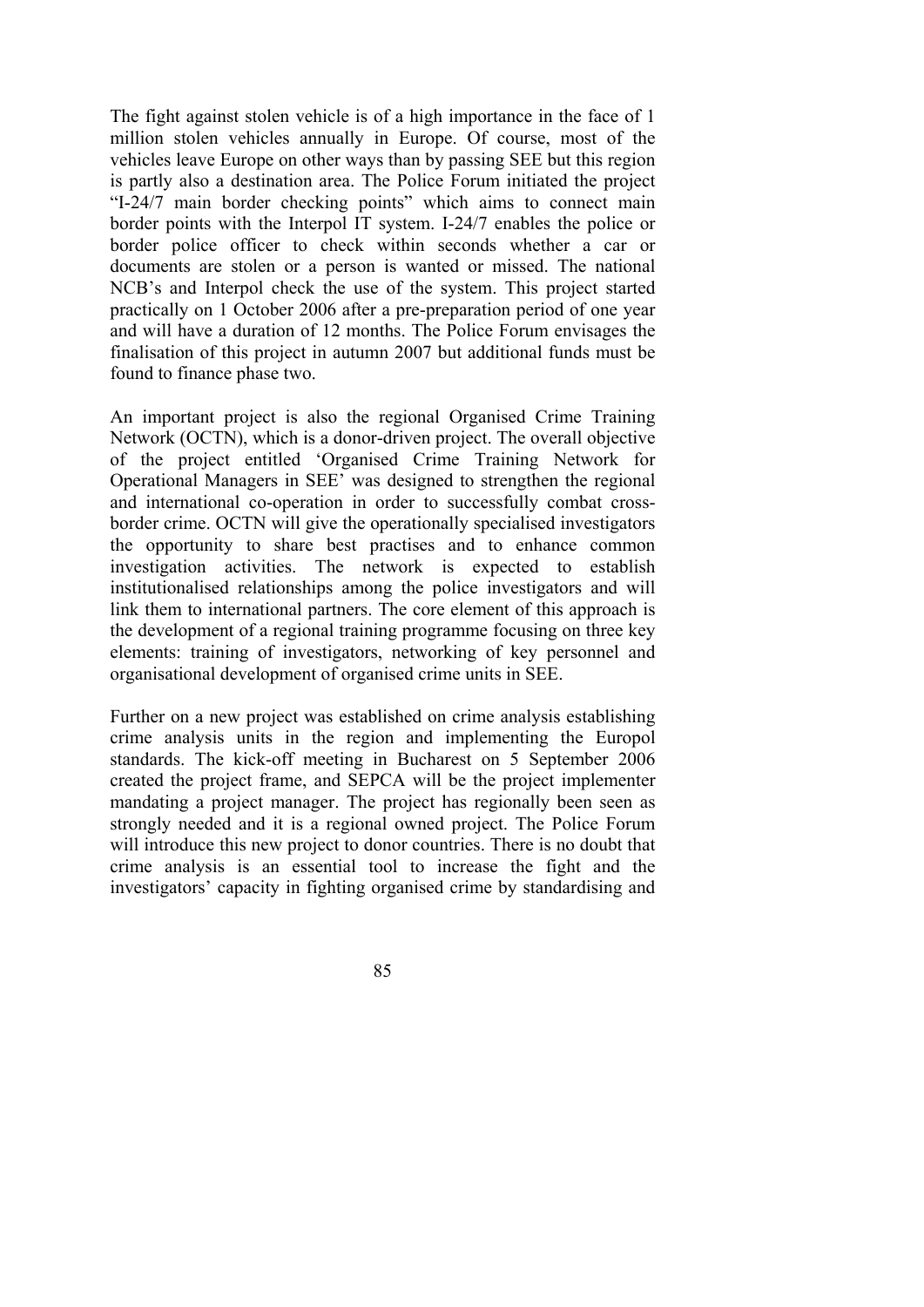exchanging case data. In order to ensure the success, Europol, SECI Center, SEPCA and two experienced international experts will support the project manager by giving advice and developing questionnaires for the first assessment of the current status. The project will start this year with a first phase of evaluation and assessment. The second phase will have a duration of three years and will implement 9 elements in building a national and regional crime analysis system.

The Ministers of Interior of South Eastern Europe, except from Bulgaria and Croatia, signed the South Eastern Police Cooperation Convention in Vienna on 5 May 2006 *(in September 2006 BUL declared to sign*). The Convention – an Austrian initiative – is based on the Schengen treaty and gives the legal basis for police co-operation in SEE. After the ratifycation process this convention will also be the basis for any initiative and project, not only of the Stability Pact but from all players in the security reform process. The Stability Pact will monitor the ratification process and the EU Commission took over the follow-up. The follow-up includes many projects to adjust and implement data protection laws, to develop witness protection laws on regional level and, in particular, to give the police services a tool for cross-border actions like joint investigation groups, hot pursuit, controlled delivery and other typical police work in cross-border fighting of organised crime.

### **Lessons Learnt**

Regional co-operation and local ownership of projects and initiatives are increasing but partly weak – nevertheless, the situation is improving. The countries didn't prioritize all projects and initiatives for regional ownership. Certain basic legislations for co-operation like data protection or witness protection have different levels. The Police Convention ratification process hasn't started yet.

The countries generally support the initiatives and projects and also the SECI Center but independency of the police in some countries is on a low level. Often, police chiefs and department directors or heads of unit are replaced for political reasons. Each replacement weakens the police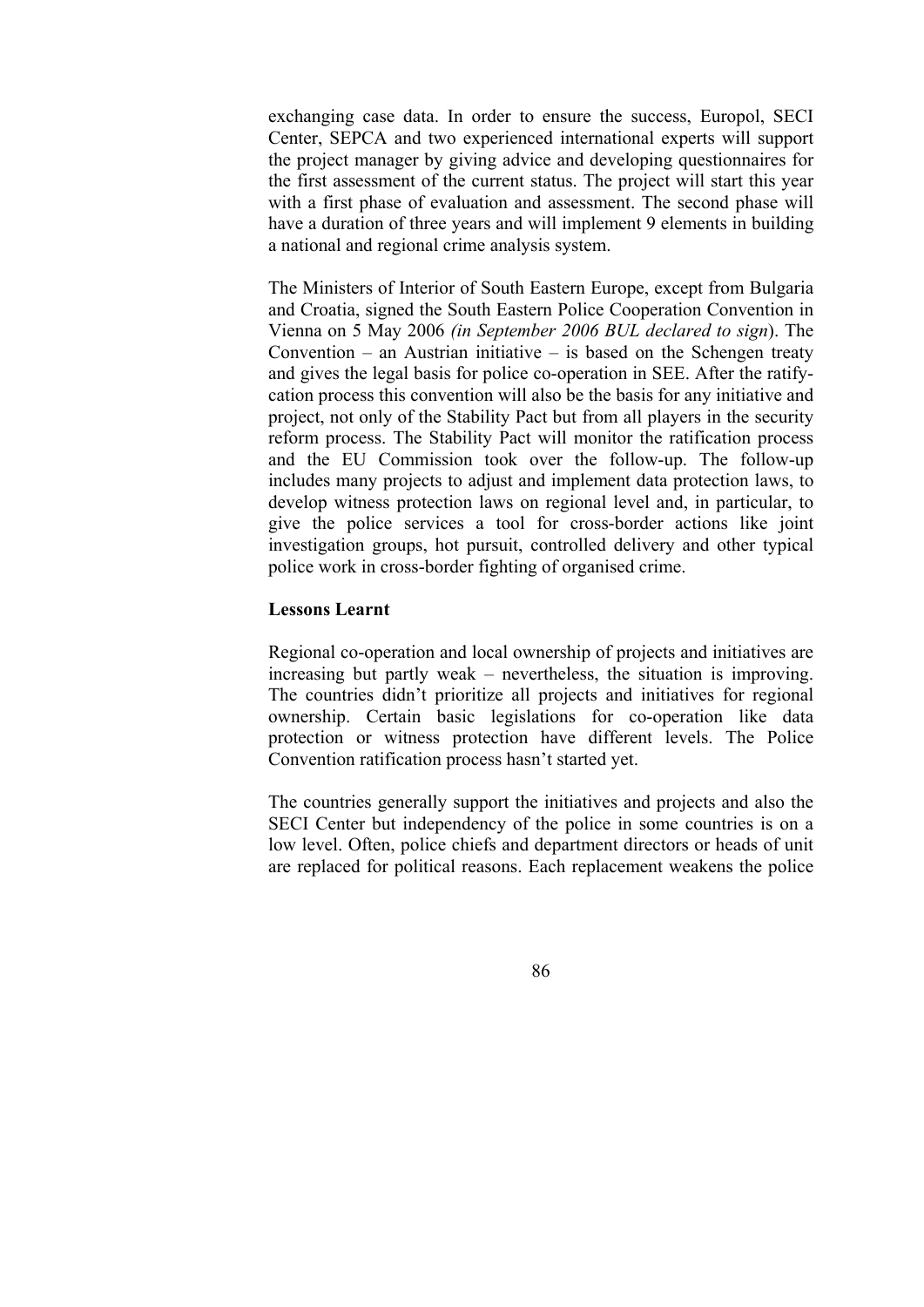organisation and reduces the independent work related to law and the citizen and reduces best results from initiatives and projects.

The specialisation and capacity in fighting organised crime within the organised crime units is given based on many projects and trainings in the region. Problematic is the internal replacing of specialised investigators because of organisational reason. A given reason for leaving the police is the low salary of specialised investigators – an excellent recruiting field for the private sector – bank, insurance and trustees.

The national co-operation between the police, prosecutor, court, financial agencies like FIU, but also a high specialisation of prosecutors and judges are essential for fighting organised crime. The overall national capacity for fighting organised crime needs to be enhanced by including all national agencies.

There is no centralised coordination of national, regional and international training within the police environment. Duplication of training and structure building is regularly criticised at international conferences. Especially the regional partners SECI Center and SEPCA are not included as regional agencies in planning projects.

There is no regional network for fighting terrorism.

## **Recommendations**

The Governments should take more responsibility in projects and initiatives providing expertise and budget funds.

Future EU member countries, particular Romania and Bulgaria, should give a regional example of how to reach EU standards and these countries should support any initiative or project with expertise and with budget funds.

Regional co-operation and national or regional ownership of initiatives and projects should be on the agenda of any training provided by SEE